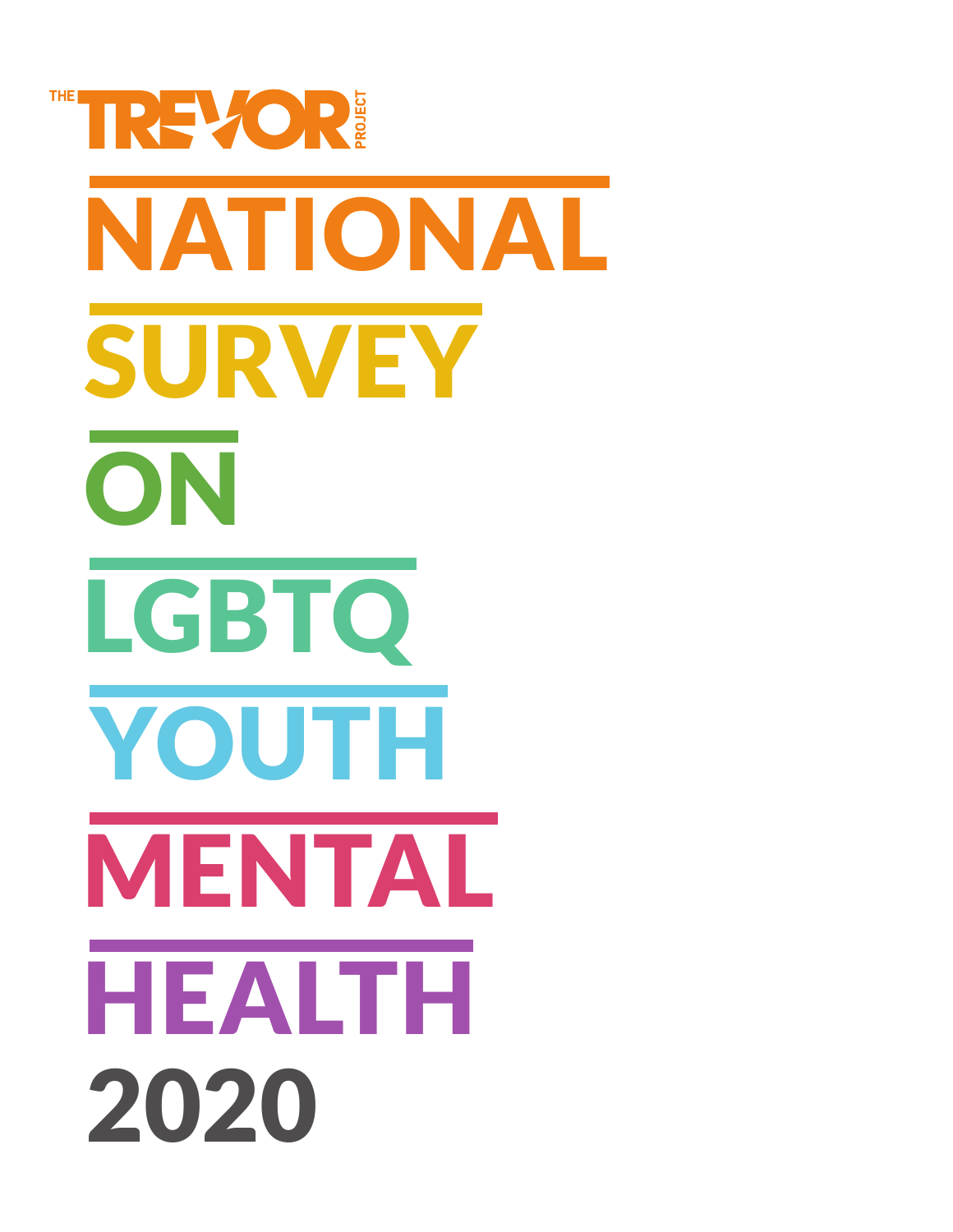### **INTRODUCTION**

Experts are just beginning to understand the mental health impacts of the multiple crises in 2020 that have deeply impacted so many. But we know that suicide is still a public health crisis, consistently the second leading cause of death among young people, and continues to disproportionately impact LGBTQ youth. The need for robust research, systematic data collection, and comprehensive mental health support has never been greater.

#### The Trevor Project's 2020 National Survey on LGBTQ Youth Mental Health is our second annual release of new insights into the unique challenges that LGBTQ youth face every day.

Building on the findings of our inaugural survey, it provides critical insights around LGBTQ youth mental health disparities, discrimination, housing instability, barriers to affirming health care, subjection to conversion therapy, and suicide. The survey also highlights how safe spaces and social support positively impact the wellbeing of LGBTQ youth.

Representing the experiences of over 40,000 LGBTQ youth ages 13-24 across the United States, it is the largest survey of LGBTQ youth mental health ever conducted. This wealth of data highlights the resiliency and diversity of LGBTQ young people and demonstrates how important affirming one's identity is to their health and wellness. Findings from this cross-sectional survey also point to best practices for how to support LGBTQ young people and contribute positively to their mental health.

Among some of the key findings of the report from LGBTQ youth in the survey:

- **40% of LGBTQ respondents** seriously considered attempting suicide in the past twelve months, with more than half of transgender and nonbinary youth having seriously considered suicide
- **68% of LGBTQ youth reported** symptoms of generalized anxiety disorder in the past two weeks, including more than 3 in 4 transgender and nonbinary youth
- **48% of LGBTQ youth reported engaging** in self-harm in the past twelve months, including over 60% of transgender and nonbinary youth
- **46% of LGBTQ youth report they** wanted psychological or emotional counseling from a mental health professional but were unable to receive it in the past 12 months
- **10% of LGBTQ youth reported under**going conversion therapy, with 78% reporting it occurred when they were under age 18
- **29% of LGBTQ youth** have experienced homelessness, been kicked out, or run away
- **1 in 3 LGBTQ youth reported that** they had been physically threatened or harmed in their lifetime due to their LGBTQ identity
- **61% of transgender and nonbinary** youth reported being prevented or discouraged from using a bathroom that corresponds with their gender identity
- **86% of LGBTQ youth** said that recent politics have negatively impacted their well-being
- **Transgender and nonbinary youth who** reported having pronouns respected by all or most people in their lives attempted suicide at half the rate of those who did not have their pronouns respected

#### This year's survey exemplifies our organization's commitment to using research and data to prevent LGBTQ youth suicide.

We will continue to leverage new research to help inform our life-saving services for LGBTQ youth, as well as expand the knowledge base for organizations around the globe. Our partner organizations also conduct critical research, and we acknowledge that our life-saving programs and research build on their important work.

Given the lack of LGBTQ-inclusive data nationwide, we hope this report will provide valuable insights that can be used by researchers, policymakers, and the many organizations working alongside The Trevor Project to support LGBTQ young people everywhere.

The Trevor Project's research, advocacy, education, and direct service programs will continue to elevate the voices and experiences of LGBTQ youth. Our hope is that by publicly sharing our resources and our support for them, LGBTQ youth will hear us loud and clear: that they are beautiful the way they are, that their lives are valuable, and that they are never alone. If you are an LGBTQ young person, please know that The Trevor Project is here to support you 24/7.



Amit Paley CEO & Executive Director The Trevor Project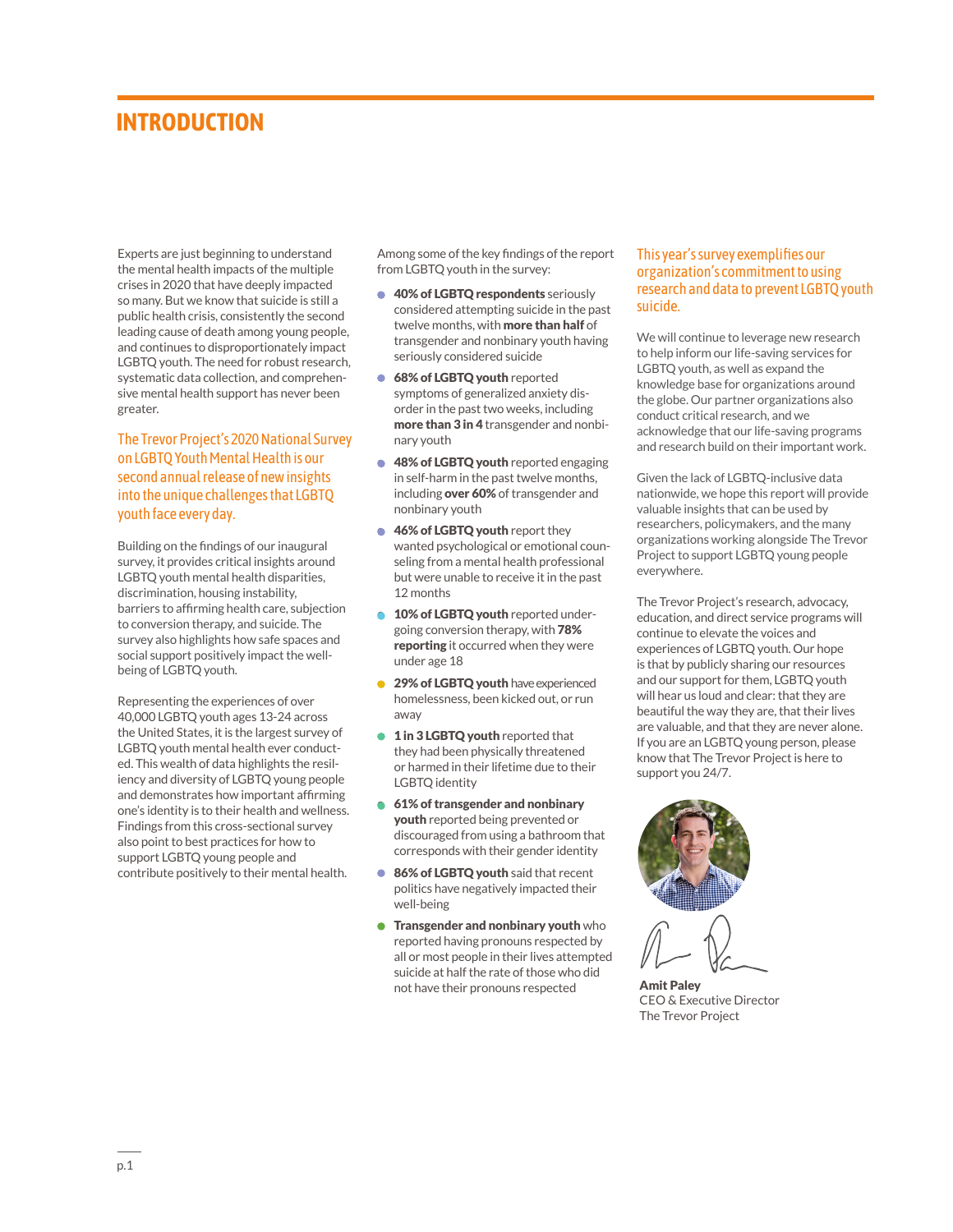### **SUICIDE & MENTAL HEALTH**

**40% of LGBTQ respondents** seriously considered attempting suicide in the past twelve months.

## **More than half** of transgender and nonbinary youth have seriously considered suicide.

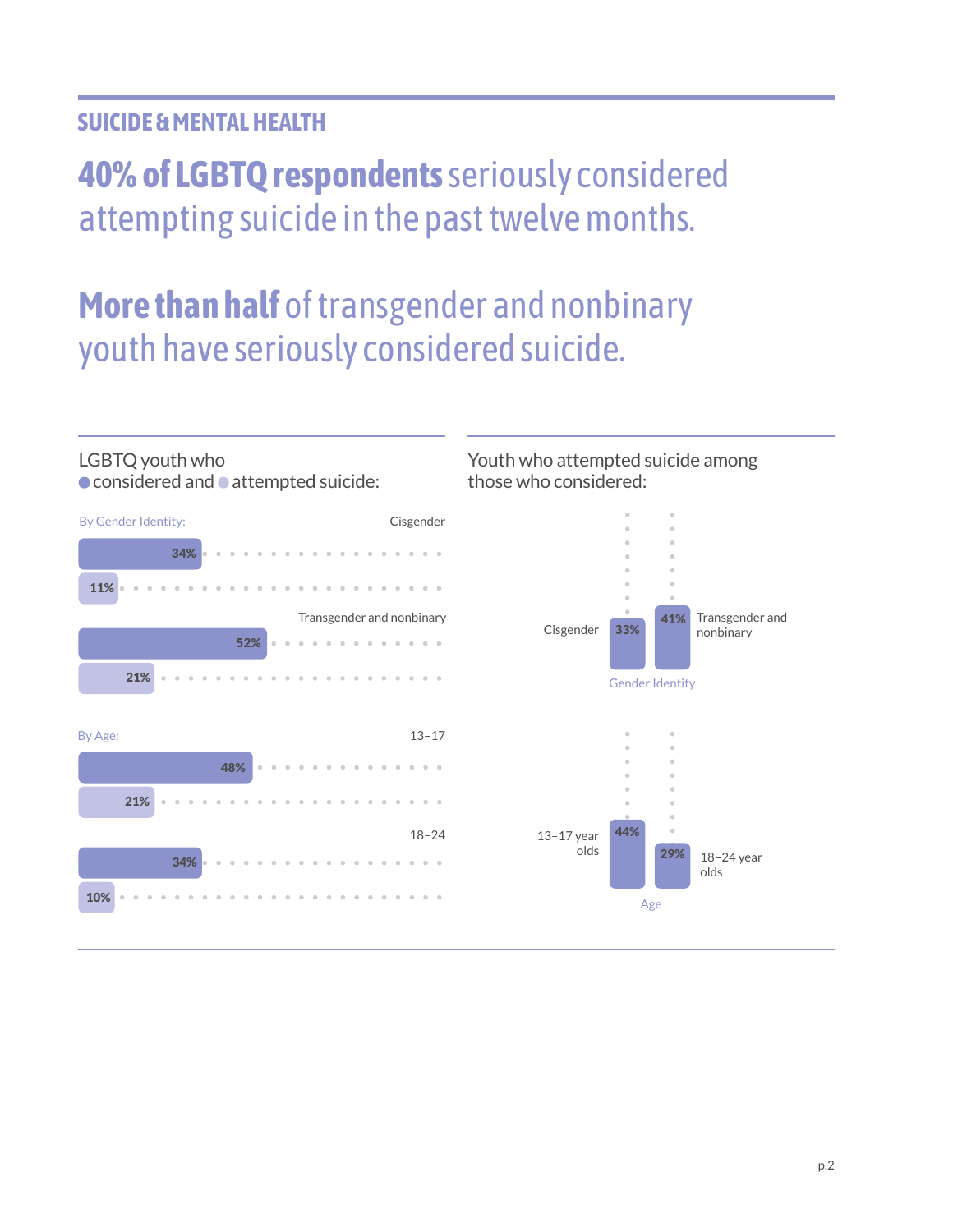### **SUICIDE & MENTAL HEALTH**

**68% of LGBTQ youth** reported symptoms of generalized anxiety disorder in the past two weeks, including **more than 3 in 4 transgender and nonbinary youth.**

- 55% of LGBTQ youth reported symptoms of major depressive disorder in the past two weeks, including more than 2 in 3 transgender and nonbinary youth
- 86% of LGBTQ youth said that recent politics have negatively impacted their well-being
- Nearly 15% of LGBTQ respondents attempted suicide in the past twelve months, including more than 1 in 5 transgender and nonbinary youth
- 48% of LGBTQ youth reported engaging in self-harm in the past twelve months, including over 60% of transgender and nonbinary youth

**46% of LGBTQ youth respondents** report that they wanted psychological or emotional counseling from a mental health professional but were unable to receive it **in the past 12 months.**



In the past 12 months, have you wanted counseling from a

#### **Over 40% of LGBTQ youth**

reported they were unable to receive care due to concerns with parental permission.

**Ability to afford care** was the strongest barrier to receiving mental health care.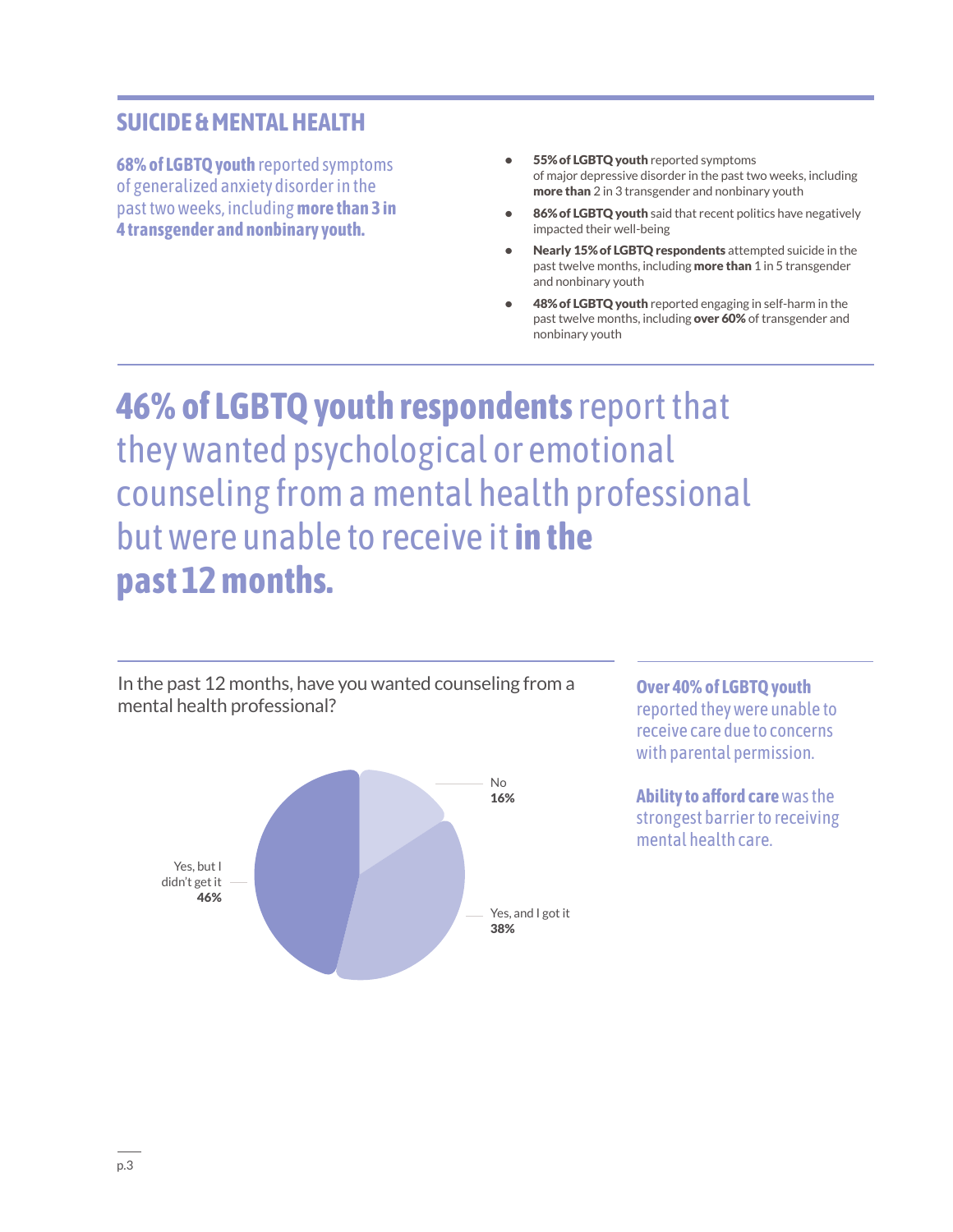### **SUICIDE & MENTAL HEALTH**

**Nearly half of transgender and nonbinary youth** didn't receive wanted mental health care due to concerns related to the LGBTQ competence of providers.

LGBTQ youth who wanted mental health care but were unable to get it cited the following reasons for  $\bullet$  cisgender and **• transgender and nonbinary respondents:** 

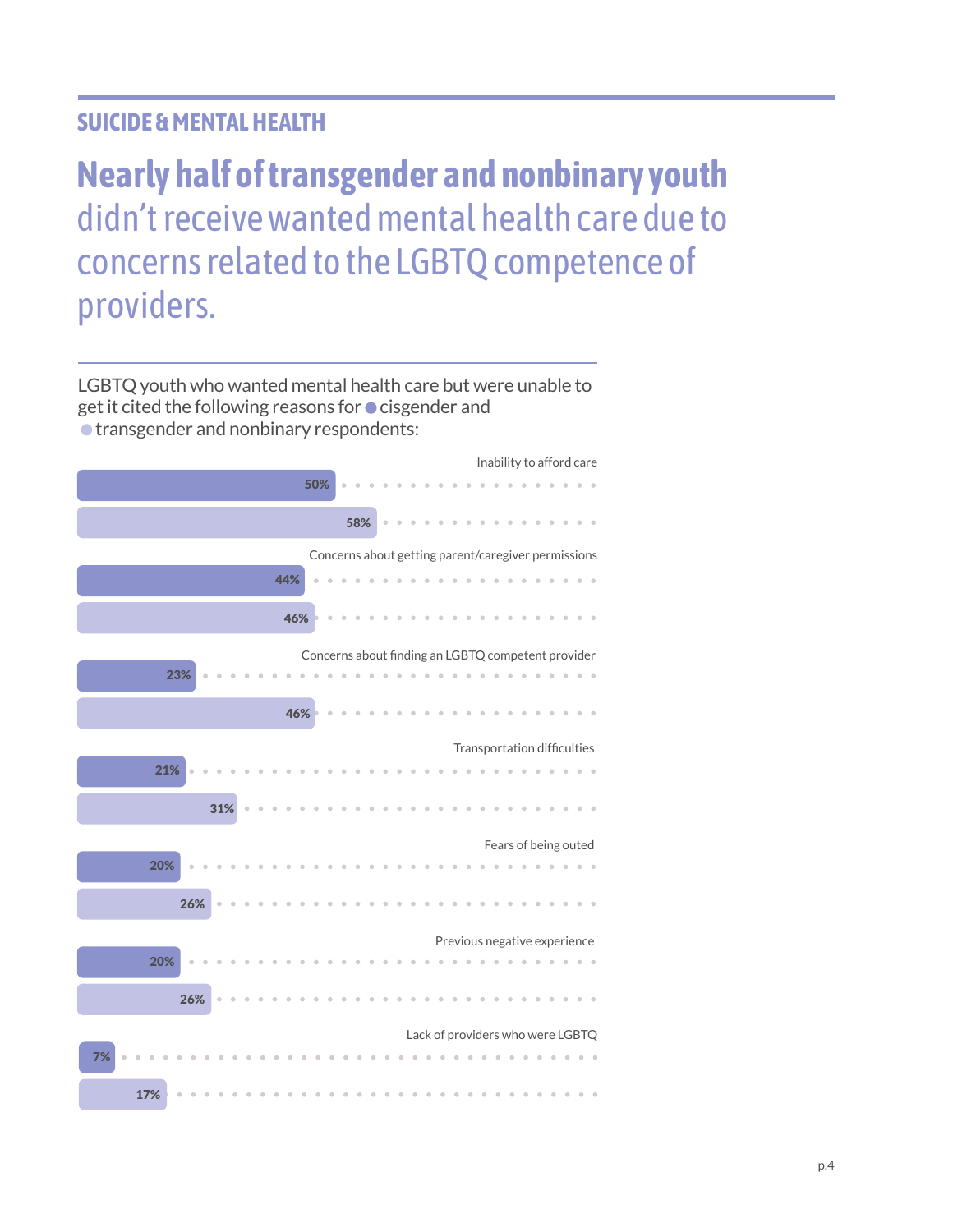### **CONVERSION THERAPY & CHANGE ATTEMPTS**

## **6 out of 10 LGBTQ youth** said that someone attempted to convince them to change their sexual orientation or gender identity.

LGBTQ youth who reported someone attempted to convince them to change their sexual orientation or gender identity:

Youth who attempted suicide, comparison of those who experienced attempts to change their sexual orientation or gender identity to those who had not:





Who attempted to convince you to change your sexual orientation or gender identity?

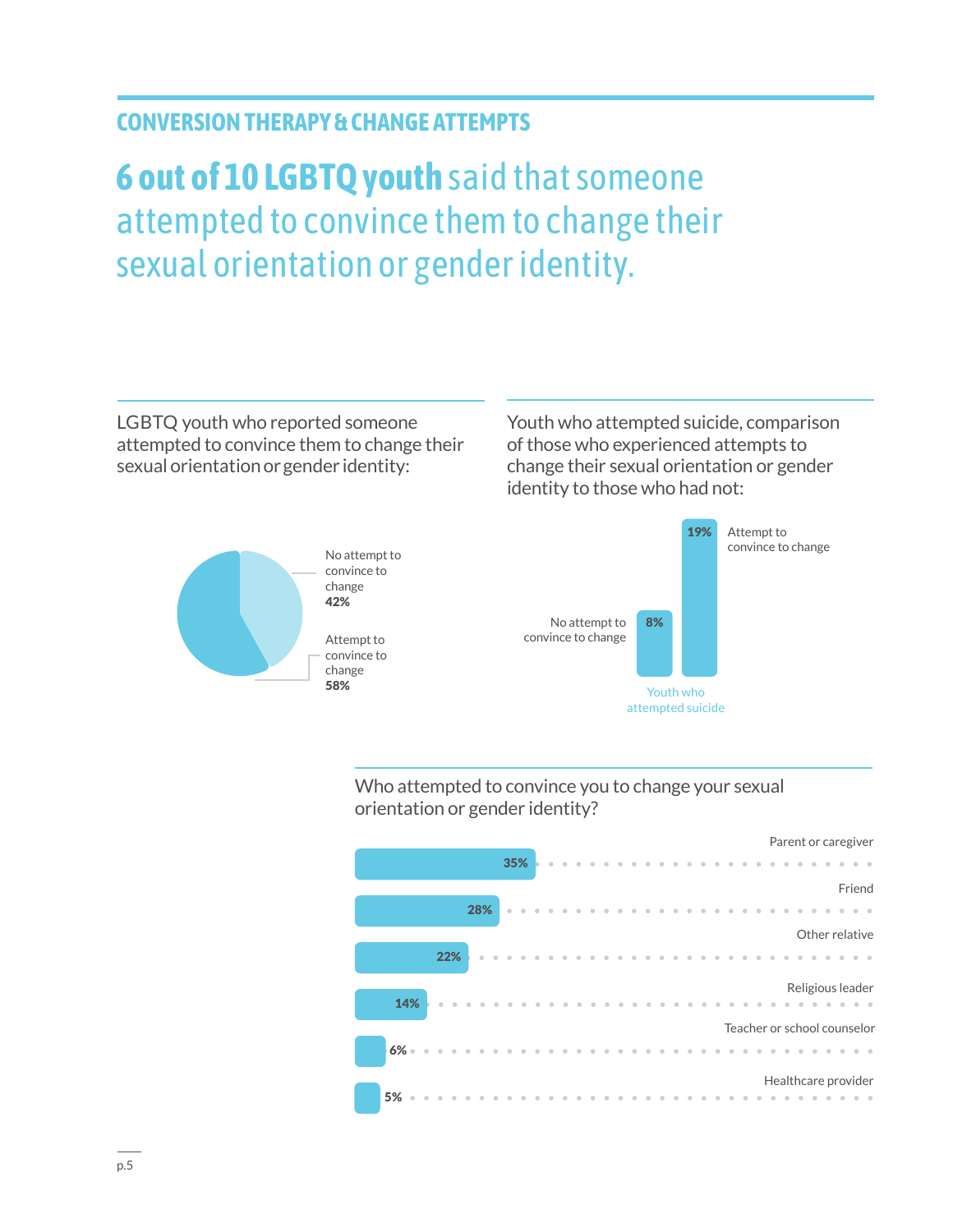### **CONVERSION THERAPY & CHANGE ATTEMPTS**

**10% of LGBTQ youth** reported receiving conversion therapy from someone who tried to change their sexual orientation or gender identity to straight or cisgender.

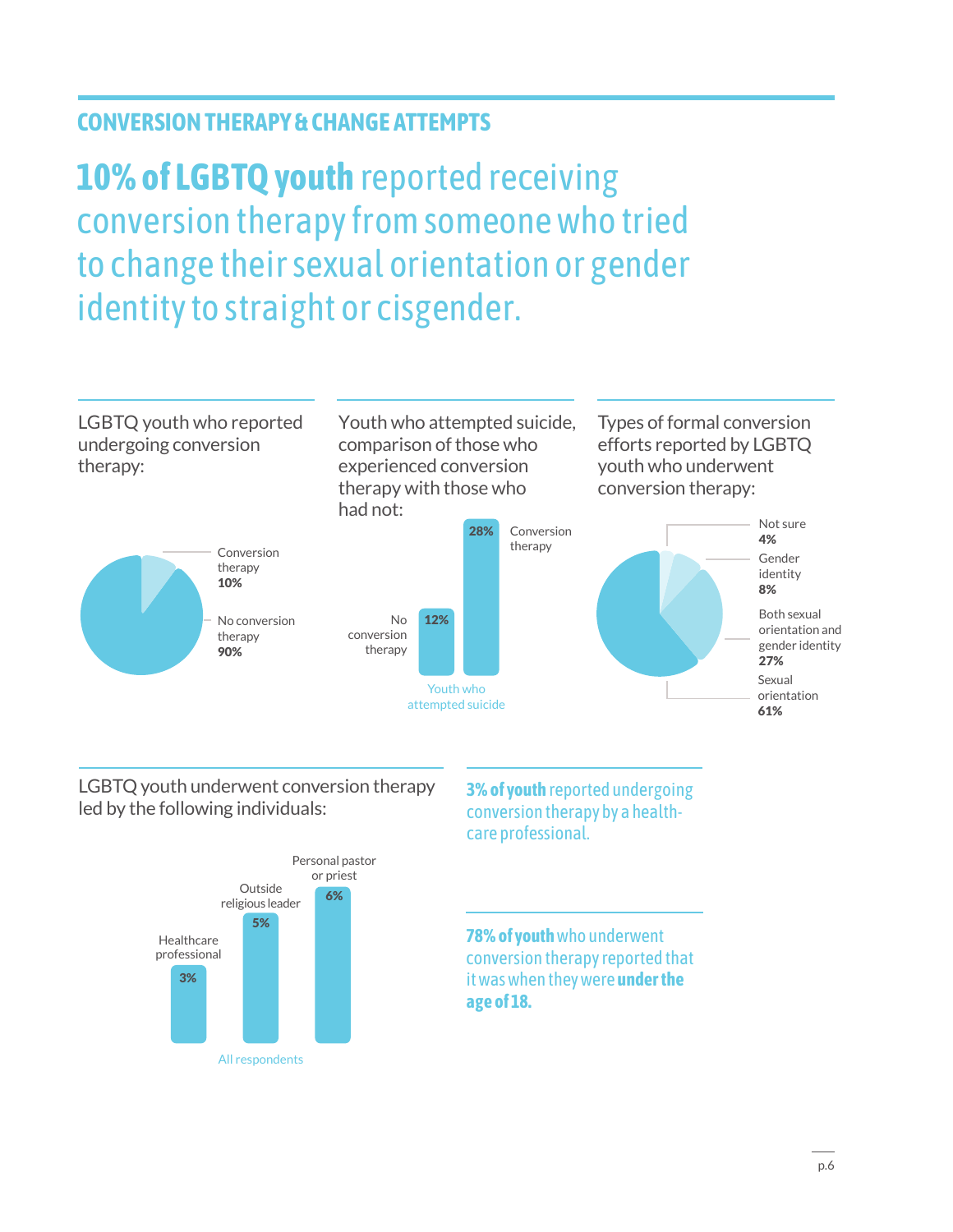### **DISCRIMINATION & PHYSICAL HARM**

**1 in 3 LGBTQ youth** report that they have been physically threatened or harmed in their lifetime due to their sexual orientation and/or gender identity.

Youth who attempted suicide No physical harm 11% Physical harm 31% No discrimination 8% 22% Discrimination LGBTQ youth who experienced physical harm due to either their sexual orientation or gender identity: LGBTQ youth who experienced discrimination due to either their sexual orientation or gender identity: **40% of transgender and nonbinary youth** reported being physically threatened or harmed in their lifetime due to their gender identity, and **30% of LGBTQ youth** reported being physically threatened or harmed in their lifetime due to their sexual orientation. **61% of transgender and nonbinary youth** reported being prevented or discouraged from using a bathroom that corresponds with their gender identity, with **school being the most frequent place** where bathroom discrimination occurs. No physical harm 67% Physical harm 33% Youth who attempted suicide, comparison of those who experienced physical harm with those who had not: Youth who attempted suicide, comparison of those who experienced discrimination with those who had not: Discrimination 60% No discrimination 40%

> Youth who attempted suicide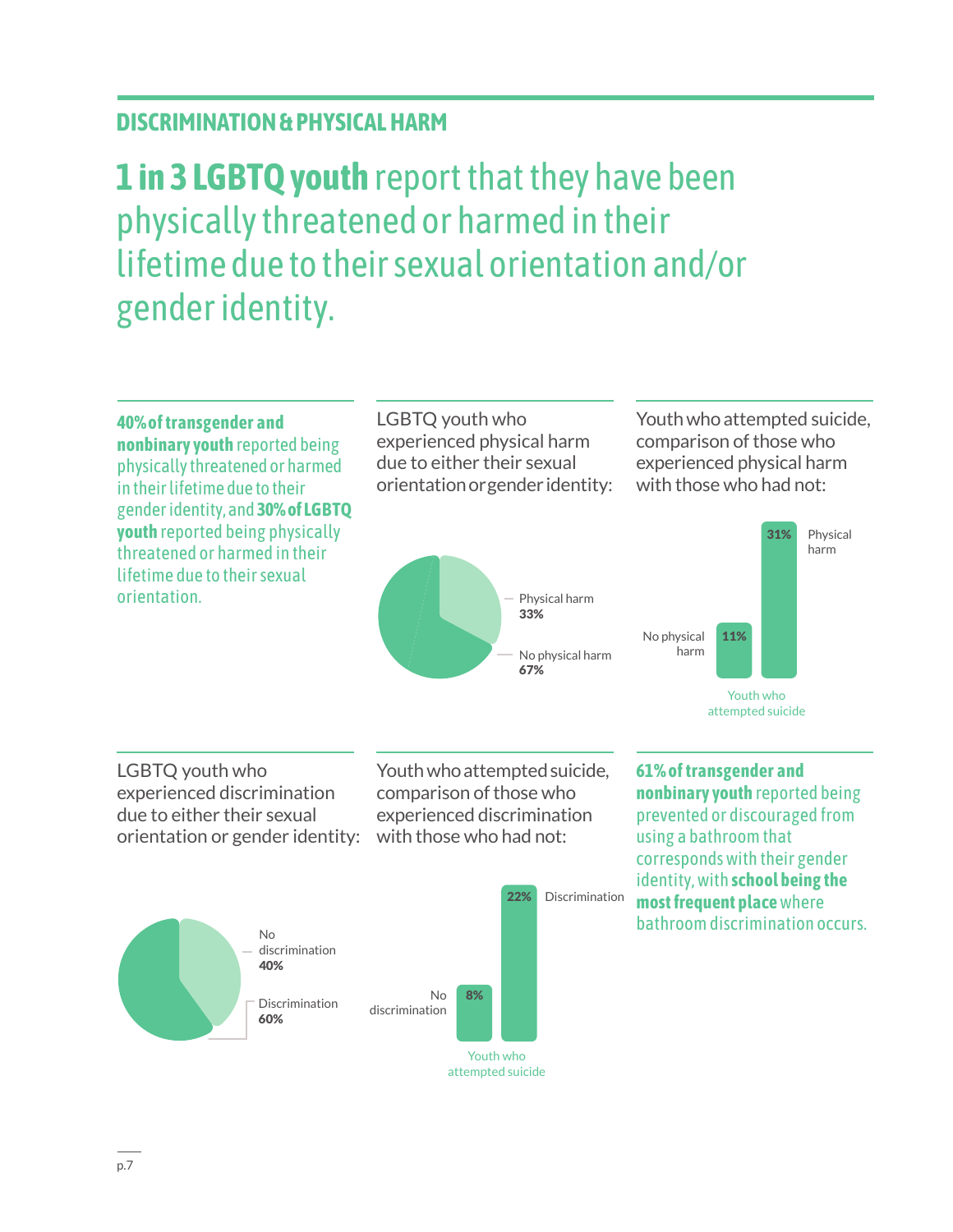### **HOUSING INSTABILITY**

## **29% of LGBTQ youth** have experienced homelessness, been kicked out, or run away.



56%

p.8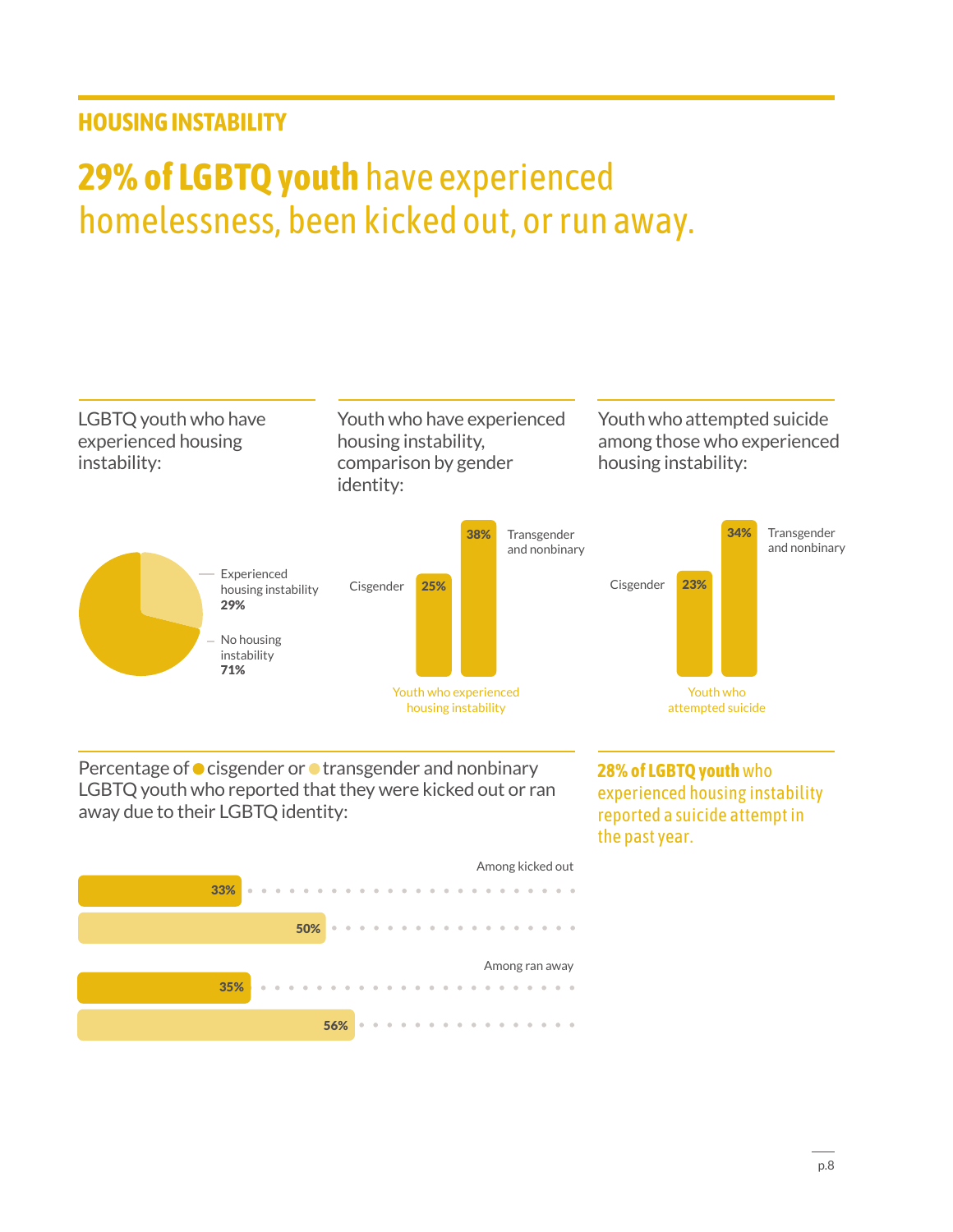### **SUPPORTING TRANSGENDER & NONBINARY YOUTH**

## **Affirming gender identity** among transgender and nonbinary youth is consistently associated with lower rates of suicide attempts.

Transgender and nonbinary youth who report having their pronouns respected by **all or most** of the people in their lives attempted suicide at **half the rate** of those who did not have their pronouns respected.

**Only 1 in 5 transgender and nonbinary youth** reported having their pronouns respected by all or most of the people in their lives, including **less than one in ten** among those who primarily identified as nonbinary.

Youth who attempted suicide, comparison of number of people who respected their pronouns:



Transgender and nonbinary youth with access to binders, shapewear, and genderaffirming clothing **reported lower rates of attempting suicide**  in the past year compared to transgender and nonbinary youth without access.\*

Amount of people in transgender and nonbinary youth's lives who respect their pronouns:



Youth who attempted suicide, comparison of those who had access to binders, shapewear, and gender-affirming clothing to those who had not:



\*Binders and shapewear refer to undergarments, such as tank tops or bodysuits, that help youth who are experiencing gender dysphoria align the appearance of their body with their gender identity.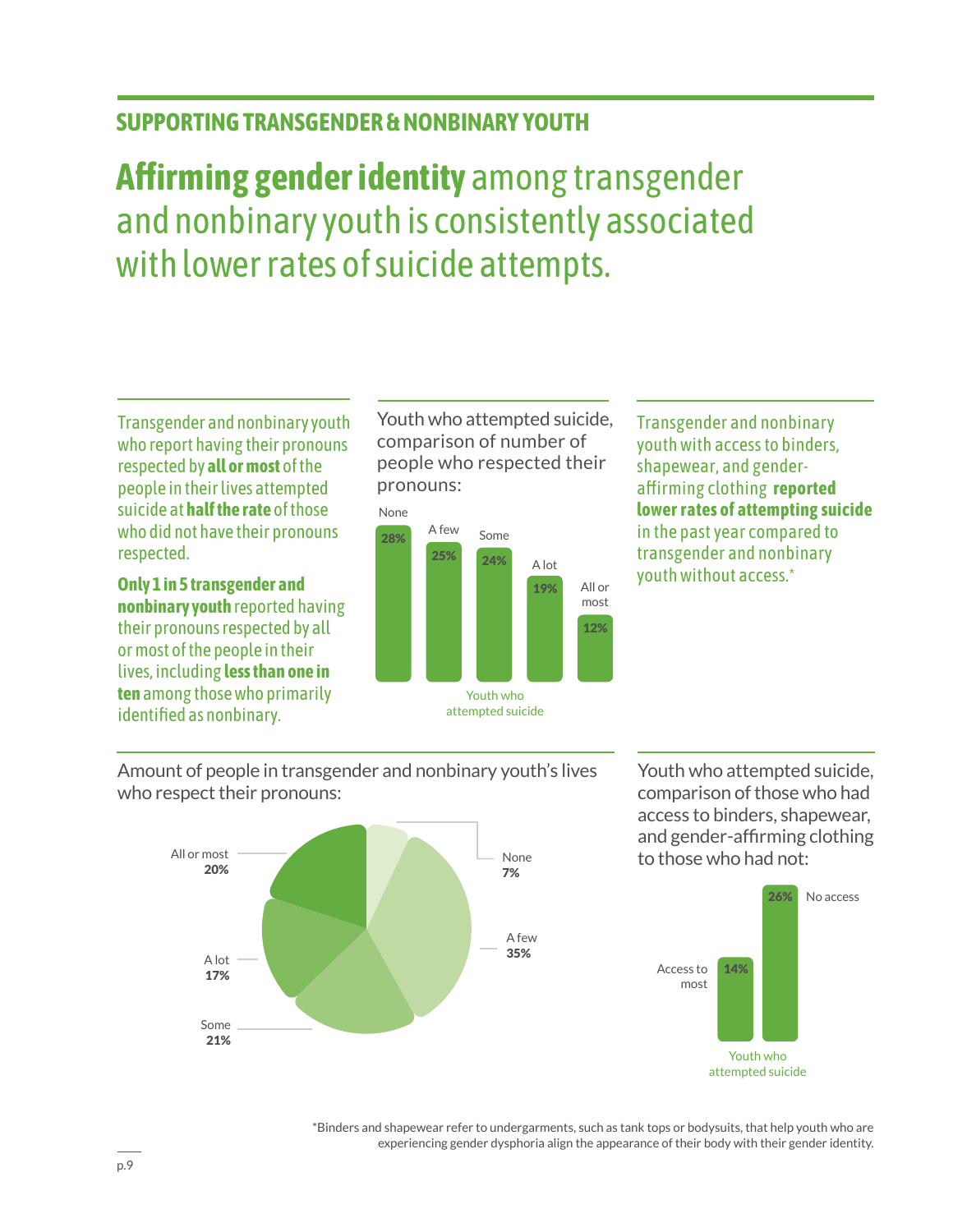### **FINDING SUPPORT**

## **78% of LGBTQ youth** report having access to at least one in-person LGBTQ-affirming space**.**

### **86% of LGBTQ youth** report having high levels of support from at least one person.

Youth who attempted suicide in the past year, comparison of whether spaces are ● not LGBTQ-affirming or ● LGBTQ-affirming:



**13% of youth** who reported high levels of support from family, friends, or a special person reported attempting suicide in the past year **compared to 22% of those with lower levels of support.**

**12% of those** who reported at least one in-person LGBTQ-affirming space attempted suicide in the past year compared to **20% of LGBTQ youth without in-person LGBTQ-affirming spaces.**

- **Over 80% of youth** said that celebrities who are LGBTQ positively impact how they feel about being LGBTQ
- More than half of youth said brands who support the LGBTQ community positively impact how they feel about being LGBTQ

Youth who attempted suicide in the past year, comparison on whether they received  $\bullet$  low or moderate support or  $\bullet$  high support from the following individuals:

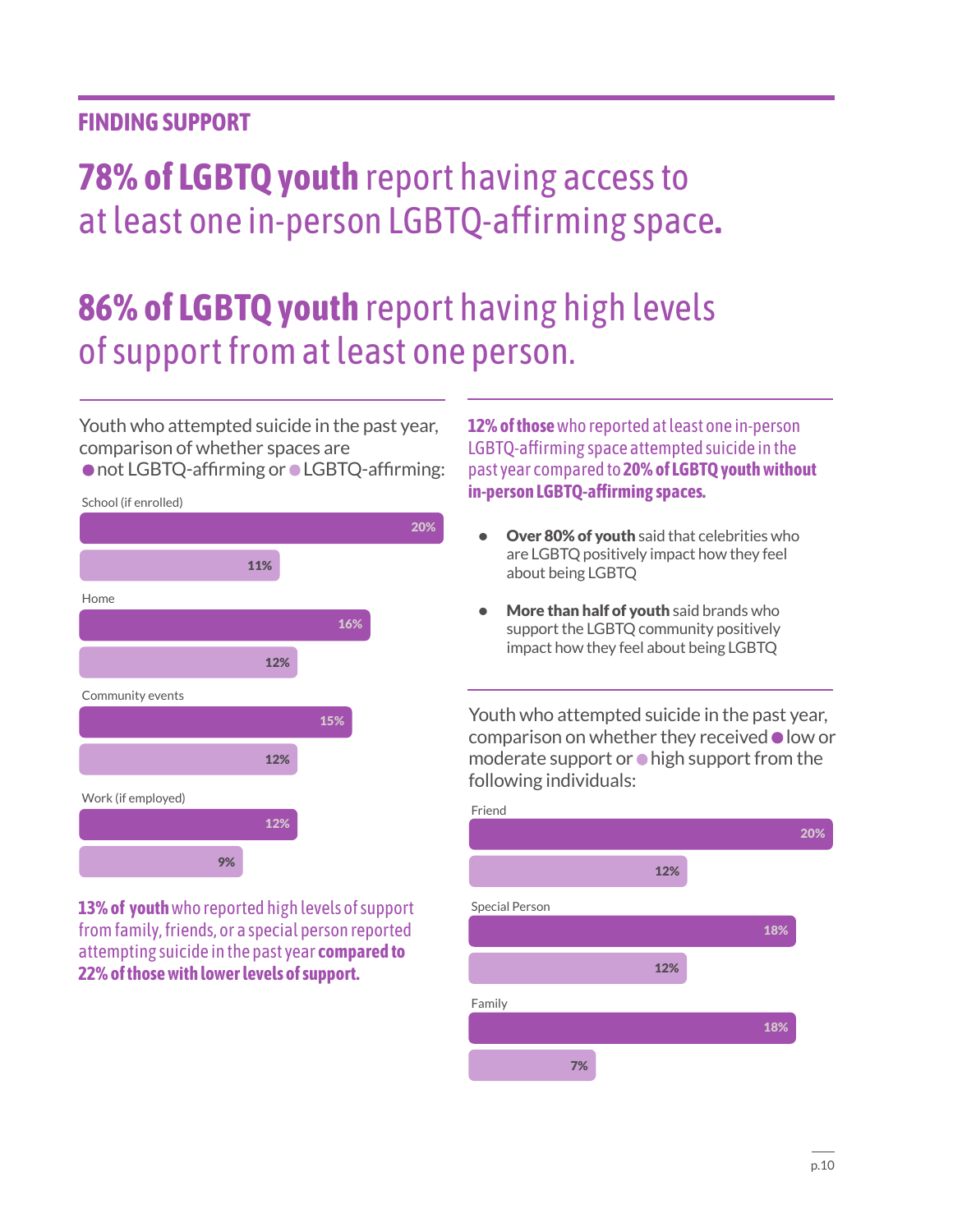### **DIVERSITY OF GENDER IDENTITY & SEXUAL ORIENTATION**

### LGBTQ youth identify themselves in an incredibly wide range of ways.

LGBTQ youth in the survey identified with more than 100 different combinations of terms to describe their gender identity:



LGBTQ youth in the survey identified with more than 100 different combinations of terms to describe their sexual orientation:

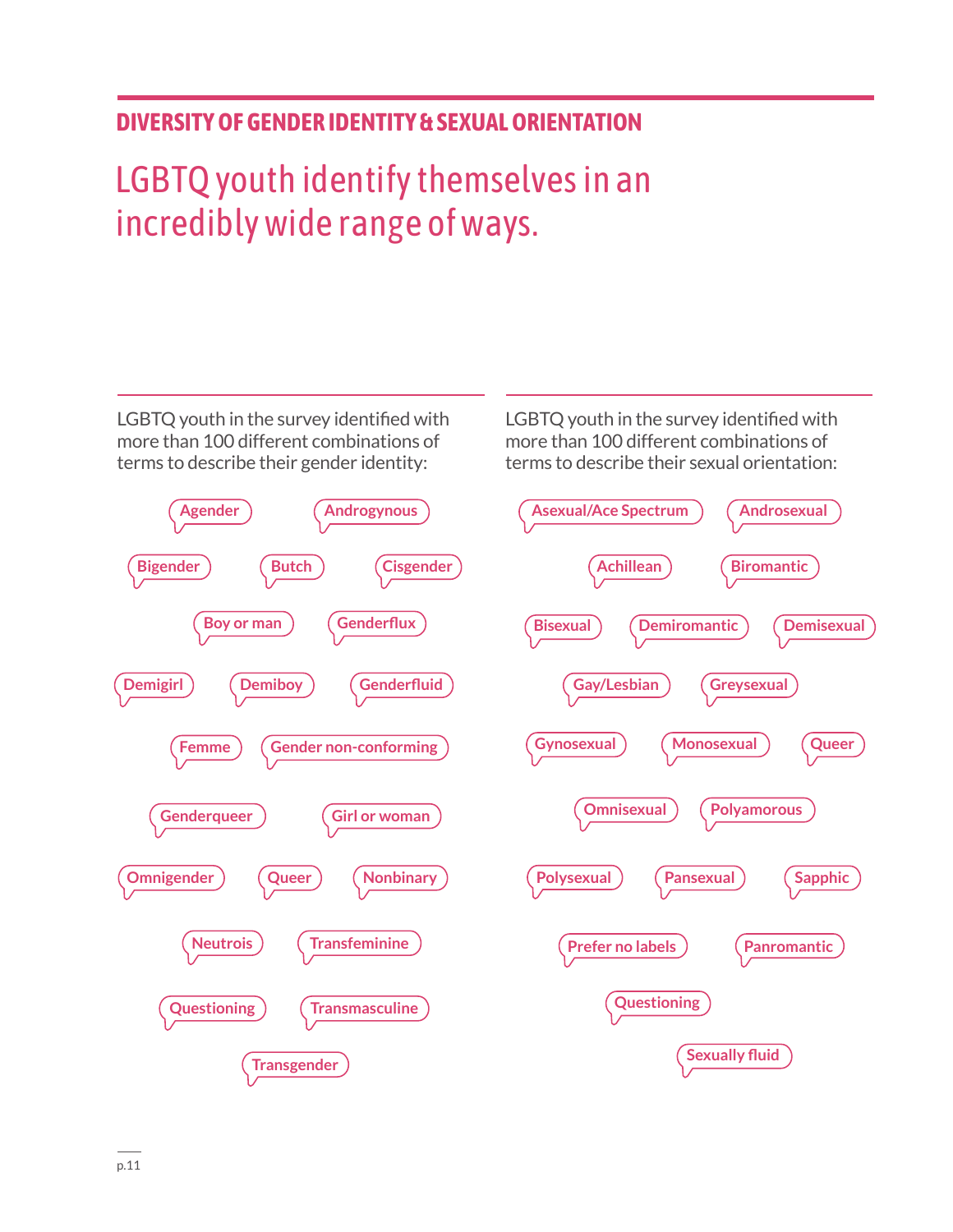### **RESEARCH**

The mission of The Trevor Project's Research Department is to **produce and use innovative research** that brings new knowledge and clinical implications to the field of suicidology and LGBTQ youth mental health.

### **To address this mission we:**

Providing empirical data to better understand the lives of LGBTQ youth and suicidality including risk factors, protective factors, and outcomes.

- The Trevor Project will be a leading source of scientific information on the needs and strengths of LGBTQ youth
- The Trevor Project will collaborate with key national and international research teams and agencies to improve the lives of LGBTQ youth

### Advance Scientific Inquiry Support The Trevor Project's Life-Saving Work

Using internal and external data and research findings to advance The Trevor Project's crisis services and peer support programs as well as advocacy and education initiatives.

- The Trevor Project's advocacy and training activities will be supported by data collected directly by The Trevor Project as well as evidence gathered from the broader research literature
- The Trevor Project will embody an evidence-informed culture in which all staff are supported and recognized in the use of research evidence

### Inform Public Knowledge

Ensuring our research and evaluation findings are applicable and widely communicated to the broader public including LGBTQ youth-serving agencies and mental health organizations.

- The Trevor Project will serve as a national model on how to integrate the best research evidence into its practices, programs, and policies
- The Trevor Project will be a leading resource on terminology related to LGBTQ youth

Recommended Citation

The Trevor Project. (2020). 2020 National Survey on LGBTQ Youth Mental Health. New York, New York: The Trevor Project.

For additional information please contact: Research@TheTrevorProject.org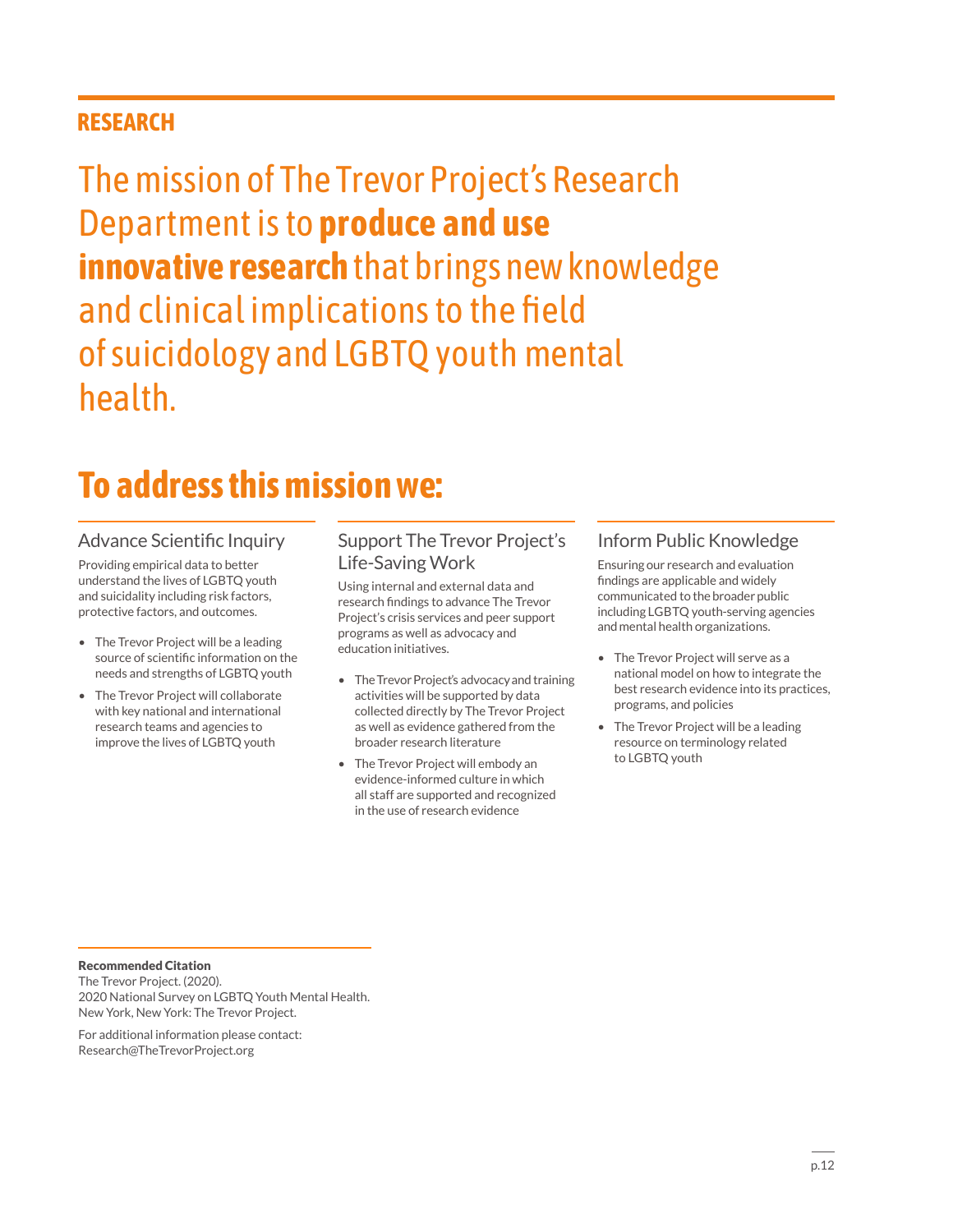### **METHODOLOGY**

The content and methodology for **The Trevor Project's 2020 National Survey on LGBTQ Youth Mental Health**  were approved by an independent Institutional Review Board.

The content and methodology for The Trevor Project's 2020 National Survey on LGBTQ Youth Mental Health were approved by an independent Institutional Review Board.

A quantitative cross-sectional design was used to collect data using an online survey platform between December 2, 2019 and March 31, 2020. A sample of individuals ages 13–24 who resided in the United States was recruited via targeted ads on social media. No recruitment was conducted via The Trevor Project website or any of The Trevor Project social media sites. Respondents were defined as being LGBTQ if they identified with a sexual orientation other than straight/heterosexual, a gender identity other than cisgender, or both. In order to ensure the representativeness of the sample, targeted recruitment was conducted to ensure adequate sample sizes with respect to geography, gender identity, and race/ethnicity. Qualified respondents completed a secure online questionnaire that included a maximum of 150 questions. Questions on sexual orientation and gender identity (SOGI) were aligned with the best practices identified in SOGI measurement. Questions on considering and attempting

suicide in the past 12 months were taken from the Centers for Disease Control and Prevention's Youth Risk Behavior Surveillance Survey to allow for direct comparisons to their nationally representative sample.

Each question related to mental health and suicidality was preceded by a message stating:

### "If at any time you need to talk to someone about your mental health or thoughts of suicide, please call The Trevor Project at 1-866-488-7386."

Participation was voluntary, and informed consent was obtained. No names or personal details were included to ensure anonymity. A total of 60,795 youth from unique IP addresses consented to complete the online survey. Youth who indicated that they lived outside of the U.S. (*n*=210), were outside the 13–24 age range (*n*=551) or who did not meet predefined demographic characteristics during the targeted recruitment phase (*n*=6,412) were directed out of the survey. To create the analytic

sample, a filter was applied to remove youth who did not reach the midpoint of the survey, which included questions on suicide (*n*=13,343). Youth who were not LGBTQ (*n*=205) were excluded from the analytic sample

Additionally, a mischievous responders analysis identified and removed 73 youth who provided obvious hate speech about LGBTQ populations in the free response options or who reported answering dishonestly.

### The final analytic sample was comprised of 40,001 LGBTQ youth ages 13–24 in the United States.

Preliminary analyses were conducted to identify any potential problems with redundancy (e.g., multicollinearity) among similar variables such as experiences of discrimination and victimization. All variables contributed uniquely to indicators related to suicide attempts.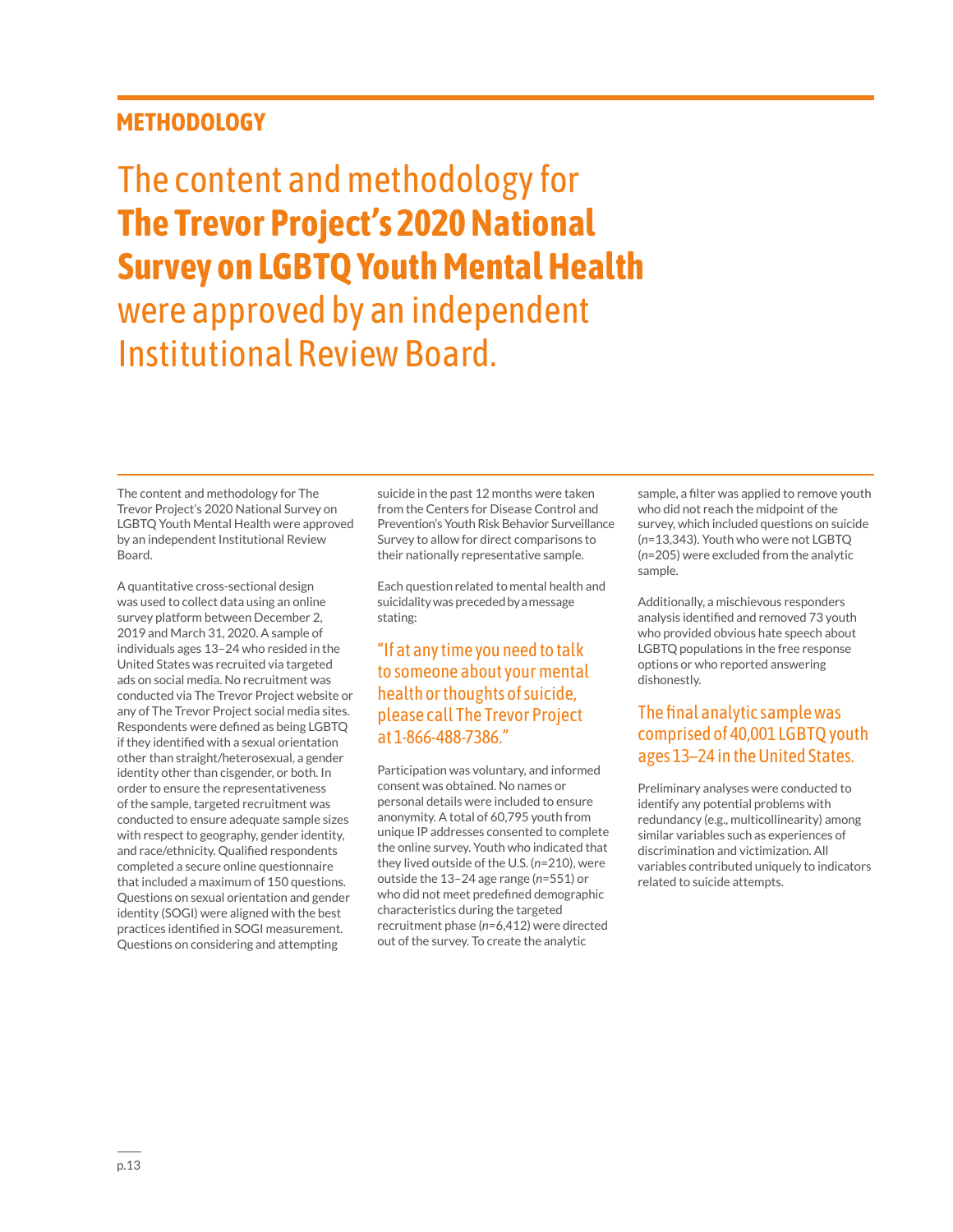### **METHODOLOGY**

Our analytic sample has representation from over **4,000 Hispanic/Latinx** LGBTQ youth, over **1,500 Black/ African American** LGBTQ youth, over **1,500 Asian/ Pacific Islander** LGBTQ youth, and over **500 American Indian/Alaskan Native** LGBTQ youth.

#### **COMPARABILITY**

In order to better understand how our sample compares to a national probabilistic sample, we included questions regarding considering and attempting suicide that were identical to those used by the Centers for Disease Control and Prevention (CDC) in their Youth Risk Behavior Surveillance System (YRBS).

Analyses were conducted to compare rates of seriously considering suicide and attempting suicide in the past 12 months among youth ages 13–18 in our sample to the 2017 YRBS sample of lesbian, gay, and bisexual (LGB) high school students.

### YRBS prevalence rates among LGB youth for seriously considering suicide (48%) were comparable to rates among the same age range in our sample (47%).

Additionally, 23% of LGB youth in the 2017 YRBS reported a suicide attempt in the past 12 months compared to 20% in our sample of youth ages 13–18.

### Comparability metrics: Trevor Project Survey and YRBS Survey



#### **PARTICIPANTS**

Youth participants in the survey were recruited broadly and represented a wide range of the LGBTQ community.